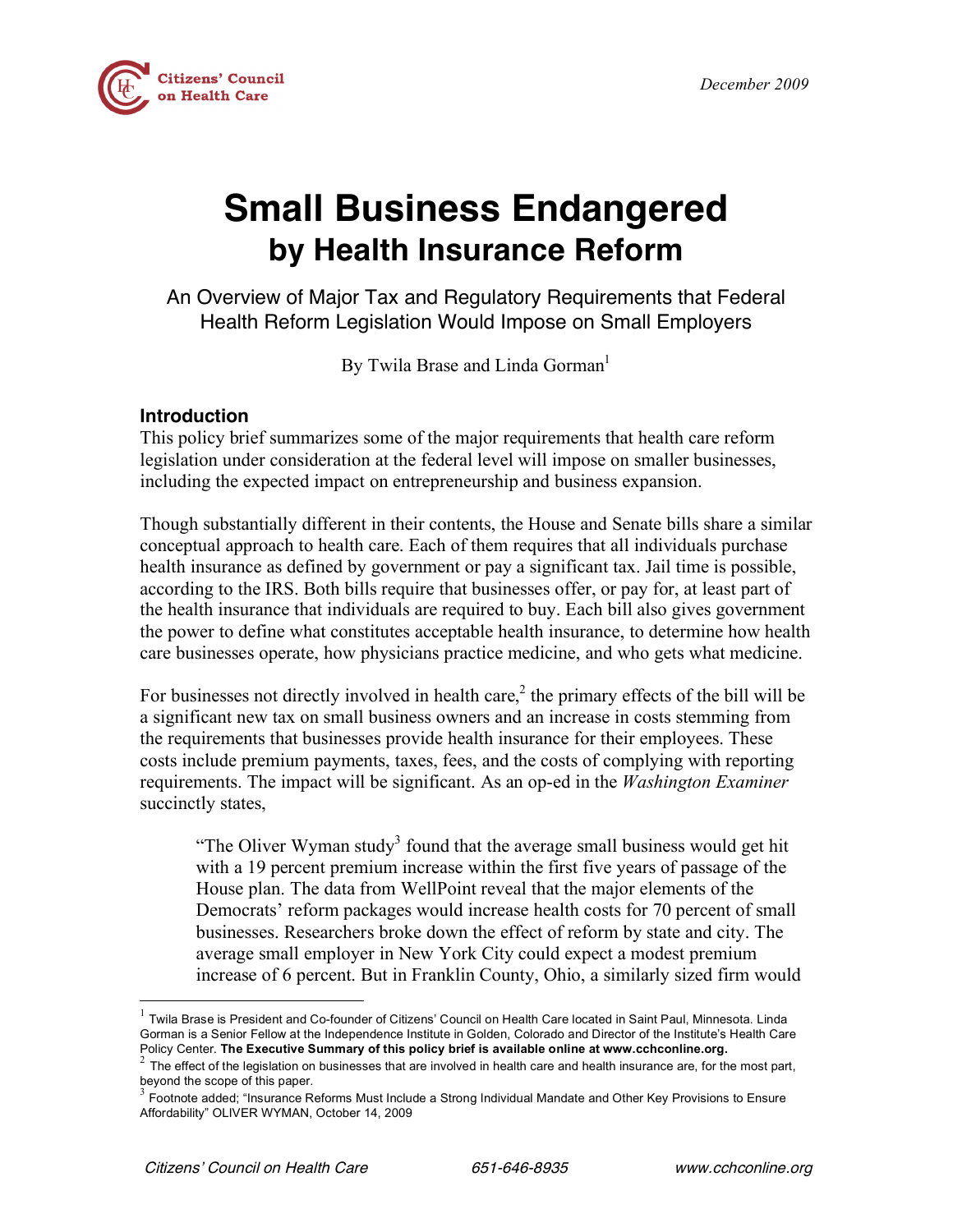be hit with an 86 percent increase. Small businesses in Louisville and Richmond would see premiums go up by 20 percent and 25 percent, respectively.

"All employers feel the pain of rising health insurance prices. But larger ones can spread out cost increases over many workers. …Small businesses…have to compensate for higher premiums by cutting down on other labor expenses. That means lower wages, fewer new hires and even layoffs."<sup>4</sup>

At present, proposals for health care reform are contained in two bills, H.R. 3962, the House bill, and H.R. 3590 in the Senate. The bills are different in structure and impose different requirements on business. They have also gone through a number of editions. Where this policy brief gives page and line numbers that refer to the legislation itself, they refer to the October 29 version of House bill listed on the Government Printing Office website here, and to the November 21<sup>st</sup> version of the Senate bill listed on the Citizens' Council on Health Care web site here.<sup>5</sup>

#### **Minimum Contribution Requirements**

Under the House bill, employers are required to make minimum contributions to employee health insurance or pay a tax. The exact size of these contributions is not known because the required "essential benefits package" of a qualified health benefits plan will be determined by the Secretary of Health and Human Services through rulemaking.  $[p. 123]$ , line  $11 - 25$ . However, for full-time employees, the House Bill specifies that employers must pay "not less than 72.5 percent of the applicable premium of the lowest cost plan for individual coverage and no less than 65 percent of applicable premiums for family coverage." [p. 272, lines 1-11].

The House Bill also requires minimum contributions for "other than full-time" employees, which will be determined by rule. [p. 273, lines 1-11].

The Senate Bill has minimum employer contribution requirements, but these are more complex as they are based on employee eligibility for subsidies for health plans purchased through a state health insurance exchange. For example, "if the employee purchases a qualified health plan through the Exchange, the employee will lose the employer contribution (if any) to any health benefits plan offered by the employer." [p. 348, lines 7ff]

#### **Play or Pay Tax**

Both bills assume that businesses should provide health benefits. In the House Bill, businesses that elect not to provide health benefits are penalized with excise taxes. There are special rules for small business, as shown below, that are based on the size of annual payroll. [p. 313, line 16]

 $^4$  Sally C. Pipes [President & CEO, Pacific Research Institute] "Why Americans dislike Obama's health care reform," Washington Examiner, November 22, 2009<br>  $5$  The applicable URLs are http://frwebgate.access.gpo.gov/cgi-

bin/getdoc.cgi?dbname=111\_cong\_bills&docid=f:h3962ih.txt.pdf and http://www.cchconline.org/pdf/Reid%20bill%20-%202,074%20pg.pdf as of November 24, 2009.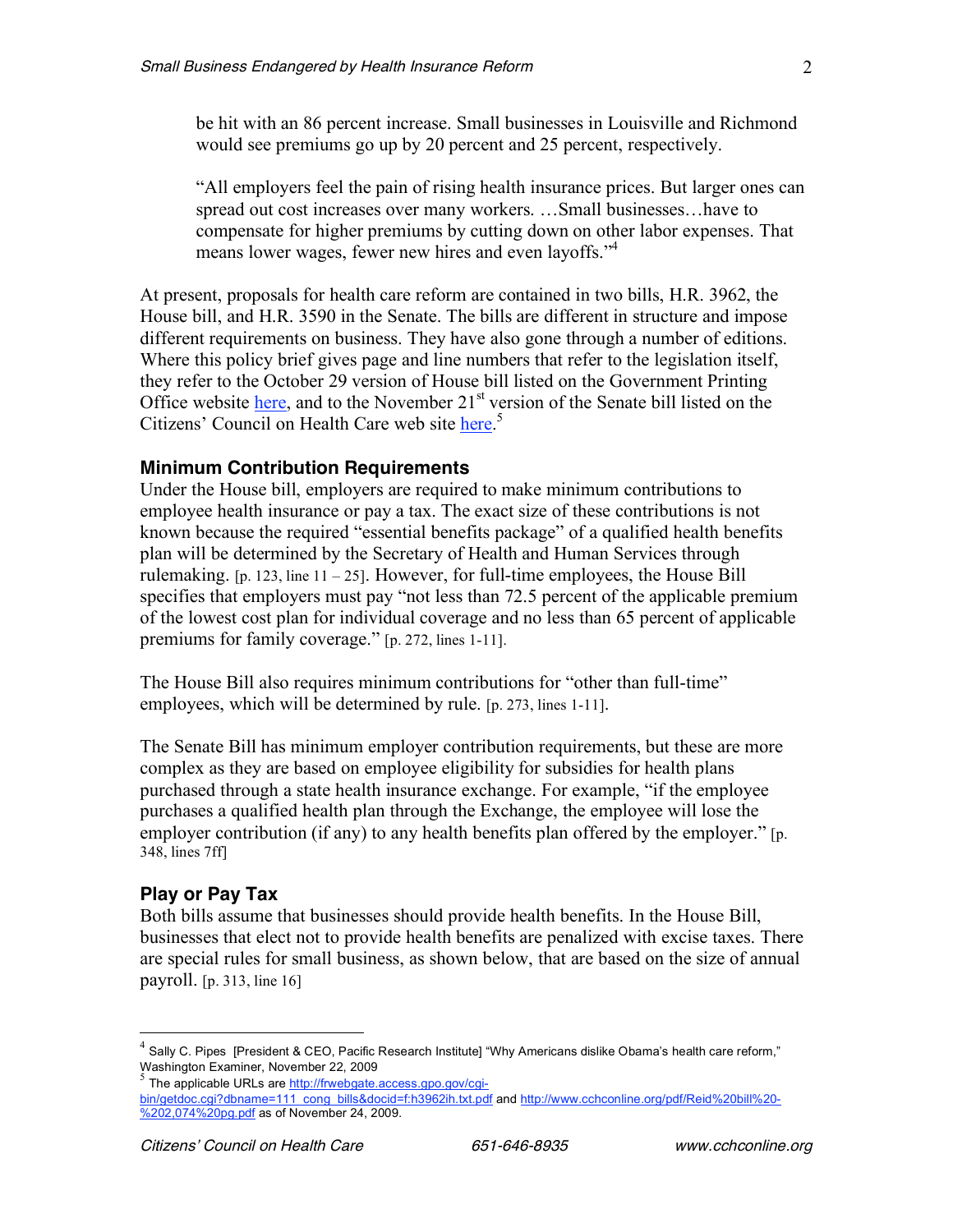Annual payroll means "with respect to any employer for any calendar year, the aggregate wages (as defined in section 3121(s)) paid by him with respect to employment during such calendar year." [p. 314, lines 1-7]

Here are the tax rates for small employers who decide not to provide acceptable health coverage:

| If the annual payroll of such employer for the proceeding<br>calendar year | The applicable<br>percentage<br>payroll tax is |  |
|----------------------------------------------------------------------------|------------------------------------------------|--|
| Does not exceed \$500,000                                                  | 0 percent                                      |  |
| Exceeds \$500,000, but does not exceed \$585,000                           | 2 percent                                      |  |
| Exceeds \$585,000, but does not exceed \$670,000                           | 4 percent                                      |  |
| Exceeds \$670,000, but does not exceed \$750,000                           | 6 percent                                      |  |

Note that these payroll levels are not indexed for inflation. Therefore, as the cost of doing business inflates over the years, more and more small businesses will find themselves responsible for paying the tax at higher and higher percentage rates.

For "large" businesses, those with annual payrolls over \$750,000, failure to comply with health coverage participation requirements in the House Bill will result in the imposition on every nonelecting employer an excise tax equal to 8 percent of wages.

In connection with a group health plan, the Senate Bill defines a "large employer" as "an employer who employed an average of at least 101 employees on business days during the preceding calendar year and who employs at least 1 employee on the first day of the plan year. [p. 125, line 21]

A "small employer" with respect to a group health plan is "an employer who employed an average of at least 1 but not more than 100 employees on business days during the preceding calendar year and who employs at least 1 employee on the first day of the plan year." [p. 126, line 3] States have the option to define small downwards by replacing 100 employees with 50 employees. There are also provisions for small employers that grow, allowing these businesses to still qualify as a small employer. [p.127, line 11ff]

Employers who have more than 200 full-time employees and who offers enrollment in one or more health benefits plans will be required to enroll new full-time employees in one of the plans offered and "to continue the enrollment of current employees in a health benefits plan offered through the employer." [p. 346, line 20] Employees must be notified after enrollment that they are allowed to opt out of the employer's coverage, that the employer contribution to such coverage may be tax-exempt, and that "if the employee purchases a qualified health plan through the Exchange, the employee will lose the employer contribution (if any) to any health benefits plan offered by the employer."

In general, all persons treated as a single employer under section 414 of the Internal Revenue Code are treated as a single employer in the Senate Bill. [p. 126, line 19]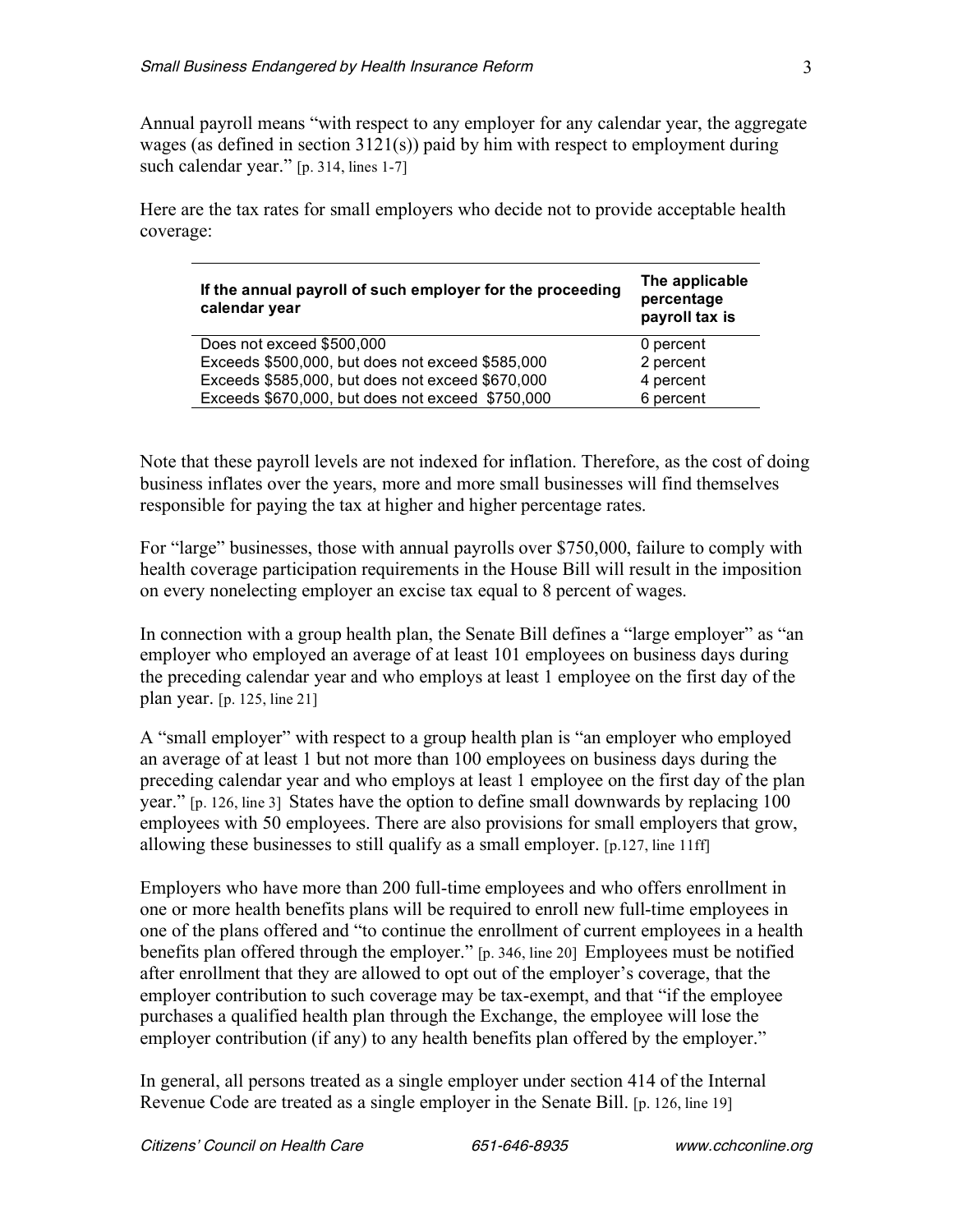The difference between large and small employers is important in the Senate bill because *small employers that are growing larger can continue to qualify as small employers* if they elect to make all full-time employees eligible for one or more qualified health benefits plans offered through the health insurance exchanges that the bill creates. [p.127, line 11ff]. This exempts them from buying or running their own health plan.

# **Tax Penalties and Fines**

This election will also exempt them from a proposed monthly tax penalty on "applicable large employers" [p. 352, line 4]. According to the Senate bill [p. 348, line 20ff], if a large employer does not offer health insurance and "any such full-time employee" is enrolled for "any month" in a health benefits plan with "an applicable premium credit or costsharing reduction" that is "allowed or paid with respect to the employee" the employer must pay a non-deductible "assessment payment equal to the product of the applicable payment amount and the number of individuals employed by the employer as full-time employees during such month." [p. 349, lines 12-16.] The applicable payment amount "means, with respect to any month,  $1/12$  of \$750." [p. 352, lines 1-3]

*Paying the tax for not offering insurance is likely to be much less expensive than offering health insurance when the bill is first passed.* The experience in Massachusetts suggests that the government will increase the fines considerably after the bill is passed. In the first year of Massachusetts's health insurance reform, the penalty on individuals for not purchasing health insurance by December 31, 2007 was \$219. In 2009, the fine for failure to purchase health insurance is  $$1,068$  per person.<sup>6</sup>

The Senate Bill also fines employers who have waiting periods before an employee is eligible for coverage. For large employers, a waiting period that "exceeds 30 days but does not exceed 60 days" the fine is \$400. For waiting periods that exceed 60 days, the fine is \$600. [p. 350, lines 3-10] It is illegal to have a waiting period for coverage that exceeds 90 days. [p. 97, lines 1-6]

For the purposes of the 'Shared Responsibility' section, which requires that a large employer offer health insurance, the term "applicable large employer" means, "an employer who employed an average of at least 50 full-time employees on business days during the preceding calendar year." [p. 352, lines 5-9]

A full-time employee means an employee who is "employed on average at least 30 hours per week." [p. 354, line 15-18] The definition of "hours of service" is to be made in consultation with the Secretary of Labor and will include "rules for the application" of the law to "employees who are not compensated on an hourly basis." [p. 354, lines 19-3] Employers who employ more than 50 workers for 120 days or fewer during the calendar year and employ seasonal workers are not considered "applicable large employers." [p. 352, lines 12-25] The definition of a seasonal worker is left to the Secretary of Labor. It includes retail workers "employed exclusively during holiday seasons."

 <sup>6</sup> Vanessa Fuhrmans. September 16, 2009. "Mandated Health Insurance Squeezes Those in the Middle," *The Wall Street Journal.* http://online.wsj.com/article/SB125304790936413347.html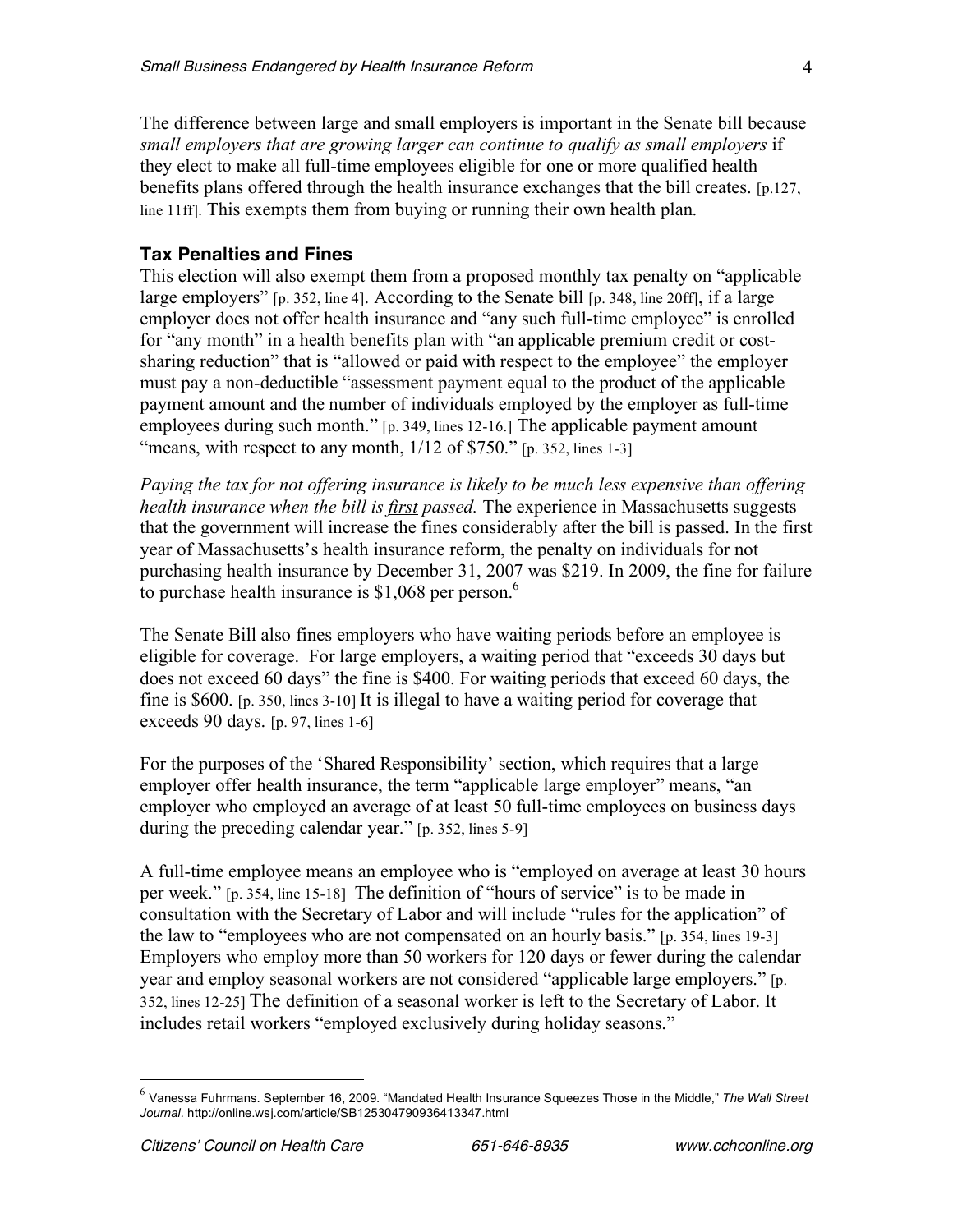#### **Subsidies and Tax Credits**

Employers should note that most employees would be eligible for cost-sharing subsidies. Under the Senate Bill, those subsidies will be offered to households with incomes up to 400% of the federal poverty level. In 2009, 400% of the federal poverty level was \$42,320 for a single person and \$88,200 for a family of four. [p. 245, line 8-14] In 2009, more than 60 percent of households had incomes below \$62,750 a year.<sup>7</sup>

Individuals applying for tax credits (only available through participation in an exchange) must provide comprehensive data including name, address, date of birth, social security number, income, and changes in marital status or family size.  $[p. 270]$ , line  $[14 - p. 272]$ , line 10]

Small employers with no more than 25 full-time employees who pay at least 50 percent of a qualified health benefits plan for their employees may be eligible for a tax credit of up to 50 percent of the amount they pay for health benefits. However, the rules are complex and serve to limit the credit to a narrow range of businesses. [pp. 307-320] Some commentators have noted that these tax credits act as "teaser rates:"<sup>8</sup> they have the potential to lure small employers into providing health insurance and then expiring, leaving the employer to cope with suddenly increased costs.

## **Higher Costs; Operations Tax**

The Senate and House Bills both make health insurance considerably more expensive than it is now by expanding benefits and increasing regulatory requirements. For example, the Senate Bill requires that employers cover "oral and vision care" for children [p. 103, lines 23-24]. Health plans will also become more expensive because the Senate Bill imposes new taxes on insurers, medical device manufacturers, and pharmaceutical manufacturers.

Furthermore, the federal government will define the minimum requirements of the health plan that a business must offer. This is usually referred to as a 'qualified health benefits plan' (House) or a 'qualified health plan' (Senate).

The Senate Bill stipulates that all state health insurance exchanges must be self-sustaining as of January 1, 2015. To make this possible, it gives the exchanges the power to "charge assessments or user fees to participating health insurance issuers, or to otherwise generate funding, to support its operations." [pp. 141, line  $20 - p$ . 142, line 3] This authority is the authority to tax. *Thus, the Senate bill gives state exchanges the power to tax without limit.* The taxes that exchanges choose to impose cannot be determined in advance.

## **Reporting Requirements**

Under the Senate Bill, "applicable large employers" (as defined under 'Shared Responsibility' [p. 352, line 4]) must fulfill government reporting requirements by filing reports that certify:

<sup>-&</sup>lt;br>7  $10^7$ U.S. Census Bureau. Current Population Survey, Annual Social and Economic Supplement. 2008. http://www.census.gov/hhes/www/cpstables/032009/hhinc/new05\_000.htm, accessed November 12, 2009. 8 Tom Miller. March 2, 2009. National Journal Expert Blogs. Health Care.

http://healthcare.nationaljournal.com/2009/03/634-billion-for-health-care-re.php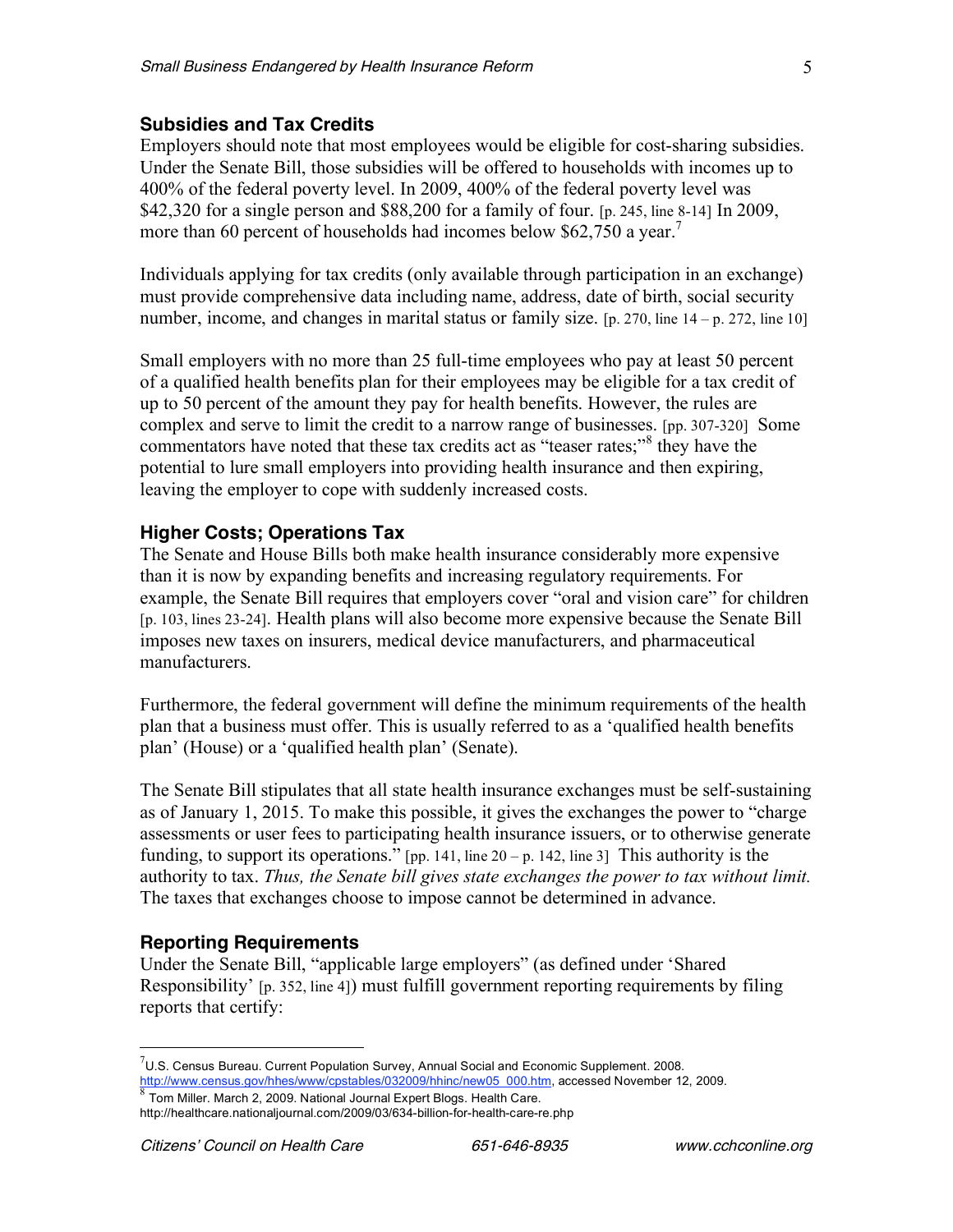- That they offer a qualified health benefits plan
- The months for which the coverage was available
- The monthly premium for the lowest cost option in each of the enrollment categories under each health benefits plan offered
- The name, address and Taxpayer Identification Number (TIN) of each full-time employee during the calendar year
- The months during which they, and their dependents were covered by any health benefits plans, and
- *"[S]uch other information as the Secretary may require*." [pp. 358-361*, emphasis added*]

The employer must also give each employee a written statement showing "the name and address and telephone number of the person who submitted the information to the government, and the information that was submitted on that individual." [p. 360, lines 3-9]

The House Bill requires that employers provide the newly proposed "Health Choices Commissioner," the Secretary of Labor, the Secretary of Health and Human Services, and the Secretary of the Treasury, as applicable, with "such information as the Commissioner may desire" including details of its health plan, the name, address and taxpayer identification number of each full-time employee, the months during which the employee and dependents were covered. [pp. 270-271]

The Senate Bill expands reporting requirements for 1099-MISC 'Miscellaneous Income' tax forms. Formerly limited to people, they will now have to be filed for all transactions with "any corporation that is not an organization exempt from tax under section 501(a)." [p. 2000, lines 1-6]

# **Tax on Small Business Owners**

The House Bill includes a surcharge on high-income individuals, a provision that is likely to affect small business owners, diminish entrepreneurship,  $\delta$  and discourage hiring and investment. <sup>10</sup> According to the Tax Foundation,

"Roughly 25 percent of all taxpayers report small business income…when adjusted gross income (AGI) reaches \$200,000 or more, 67 percent of taxpayers report small business income. Indeed, high-income taxpayers are over two and one-half times more likely to have small business income than the average taxpayer (i.e., 67 percent for those with incomes at \$200,000 or over versus roughly 25 percent for all taxpayers)."

In addition,

"Roughly one-third of business taxes are paid by owners of flow-through businesses—the sole proprietorships, partnerships, and S corporations that are

 $9$  Donald Bruce, "Taxes and Entrepreneurial Endurance: Evidence from the Self-Employed," National Tax Journal Vol.<br>55(1), March 2002.

 $^{10}$  Robert Carroll. July 2009. Tax Foundation, Fiscal Fact No. 182. "The Effect of the Presidential Candidates' Tax Plans on Flow-Through Businesses" http://www.taxfoundation.org/files/ff182.pdf (see footnote 3)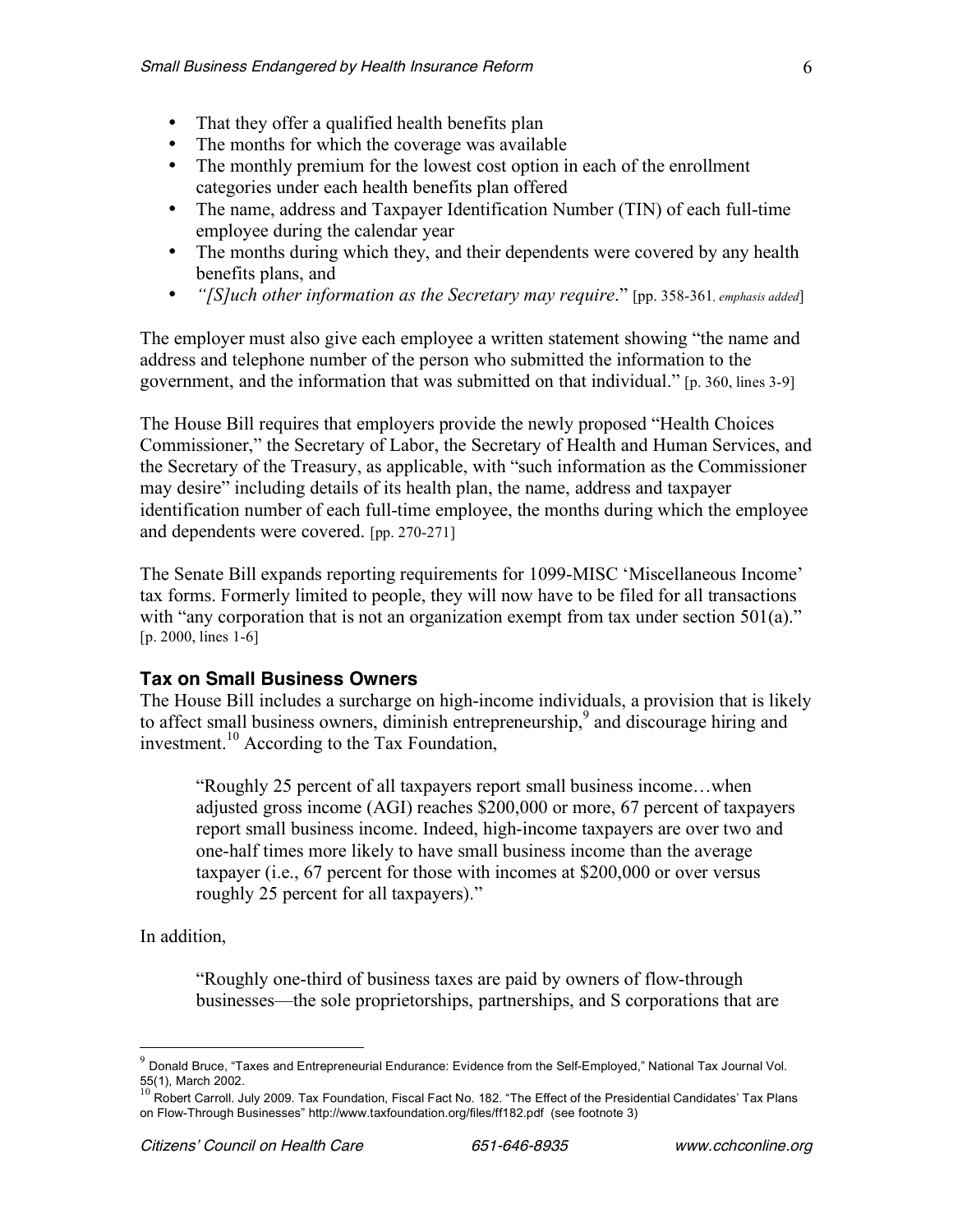often small in size and entrepreneurial—when they file their *individual* tax returns." <sup>11</sup> *[emphasis added]*

The Tax Foundation estimates that about a quarter of taxpayers who derive at least 50 percent of their income from a flow-through business will be subject to higher tax rates and that 30 to 40 percent of the new revenues raised will come out of the income reported to flow-through owners**. As these business owners often finance business expansion using the income reported on their individual tax returns, the increase in taxes on high earners will act like a direct tax on business expansion**. 12

The effects of taxation can be large. According to the Tax Foundation, small businesses create "between 60 and 80 percent of net new jobs," employ over half the labor force and generate more than one-half of the nation's gross domestic product. In 2000, Carroll et al. used data from the effects of the Tax Reform Act of 1986 to estimate that *cutting* a sole proprietor's marginal tax rate from 50 percent to 33 percent—a decrease of 27 percentage points—*increases* the size of his business by about 28 percent.<sup>13</sup>

The House legislation dramatically increases the tax rate. The text of the legislation is covered in Section 59C [p. 337, line 1ff]:

"(a) General Rule--In the case of a taxpayer other than a corporation, there is hereby imposed (in addition to any other tax imposed by this subtitle) a tax equal to 5.4 percent of so much of the modified adjusted gross income of the taxpayer as exceeds \$1,000,000.

"(b) Taxpayers not making a joint return.—In the case of any taxpayer other than a taxpayer making a joint return under section 6013 or a surviving spouse (as defined in section 2(a)), subsection (a) shall be applied by substituting '\$500,000' for '\$1,000,000.'"

Note that these amounts are not indexed for inflation. Also, the term "modified adjusted gross income" includes capital gains and dividends. This means that people with these incomes would see their capital gains tax increase by 5.4 percent under the House Bill.

#### **Additional Taxes**

Payroll. Small business owners will also be affected by the increase in the Medicare Payroll Tax imposed in the Senate Bill. At present, the first \$200,000 of payroll income for individuals, and \$250,000 in income for those married, filing jointly, is subject to a 2.9 percent Hospital Insurance (Medicare) tax. Under the Senate Bill, the Medicare tax will apply to all payroll income, and the rate will be higher, 3.4 percent, on amounts over \$200,000 (\$250,000 if married, filing jointly). [p. 2040, line 18 – p. 2041, line 18]

 $11$  Robert Carroll. July 2009. Tax Foundation, Fiscal Fact No. 182. "The Effect of the Presidential Candidates' Tax Plans on Flow-Through Businesses" http://www.taxfoundation.org/files/ff182.pdf<br><sup>12</sup> Ibid.

 $13$  Matt Nesvisky. "High Income Taxes Inhibit the Growth of Small Firms," National Bureau of Economic Research Digest. http://www.nber.org/digest/apr01/w7980.html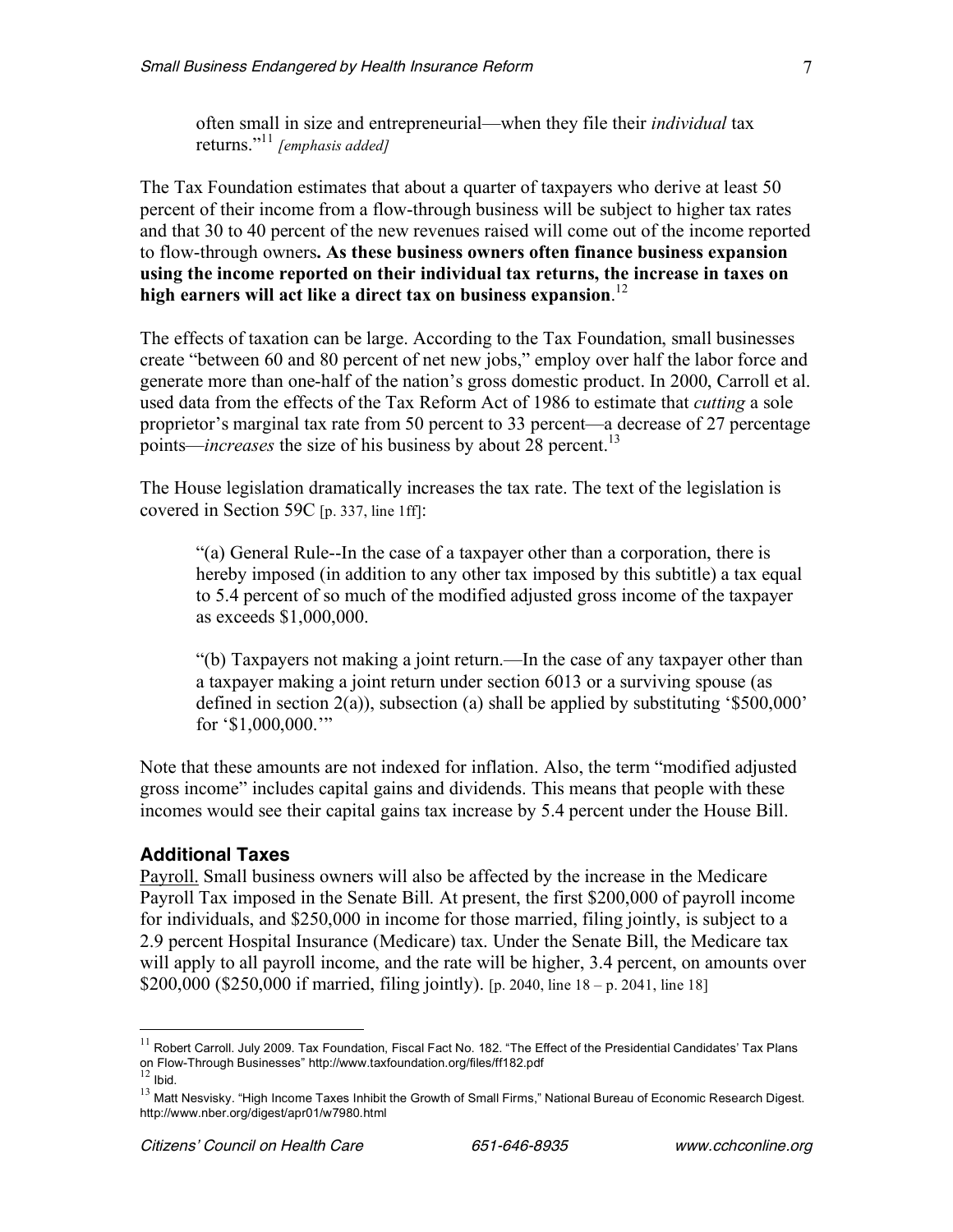Excess Benefit. The Senate Bill also imposes taxes on employer-sponsored health plans deemed too rich. It imposes a tax of "40% of the excess benefit" on individual policies in excess of \$8,500 and family policies in excess of \$23,000. [p. 1980 - 1981]. There are exceptions for high-risk professions [p. 1982, lines 1-16]. These amounts are indexed by the Consumer Price Index plus one percent. [p. 1983, line 7] Health care cost increases have been higher than the Consumer Price Index for decades. Thus, this tax is structured so that it will apply to an increasing number of Americans as health care prices increase to pay, among other things, the taxes imposed on providers by the House and Senate bills.

Medical Devices. The House Bill also levies special taxes on small and large businesses that sell medical devices [p. 339, line 14ff]. The income levels to which these taxes are applied are not indexed for inflation. The text of the legislation says:

"(a) In General.—There is hereby imposed on the first taxable sale of any medical device a tax equal to 2.5 percent of the price for which it is sold."

A Medical Device is "any device (as defined in section 201(h) of the Federal Food, Drug, and Cosmetic Act) intended for humans. [p. 341, line 1]

Drugs and Insurance. There is also a new tax on pharmaceutical companies [Senate, p. 211] and new taxes on insurance companies. [Senate, p. 2026]

# **Other Provisions**

Whistleblowers. The House Bill provides whistleblower protection to employees. The text of the legislation says: "No employer may discharge any employee or otherwise discriminate against any employee with respect to his compensation, terms, conditions, or other privileges of employment" because the employee provided information on what the employee "reasonably believes to be a violation of any provision of this Act or any order, rule, or regulation promulgated under this Act," or the employee testifies about it. The term "employer" includes standard employers and any "agent, contractor, subcontractor, grantee, or consultant." [p. 142, line 23ff]

Flexible Spending Accounts. The Senate Bill has provisions that handicap flexible spending accounts. It limits employee contributions to flexible spending accounts to \$2,500. [p. 1999, lines 9-17]

Health Savings Accounts. As regards the Health Savings Account (HSA), the Senate bill *allows but does not require* the Secretary to "issue regulations under which employer contributions to a health savings account…may be taken into account in determining the level of coverage for a plan of the employer" [p. 113, lines 17 – 23]. Thus, the Secretary may choose not to issue regulation or to include HSAs as acceptable employer coverage, threatening the future of health savings accounts.

# **Health Insurance Becomes "Means-Tested Tax"**

A little understood effect of the House Bill is to place large additional taxes on middle and upper class families through an extensive network of health insurance requirements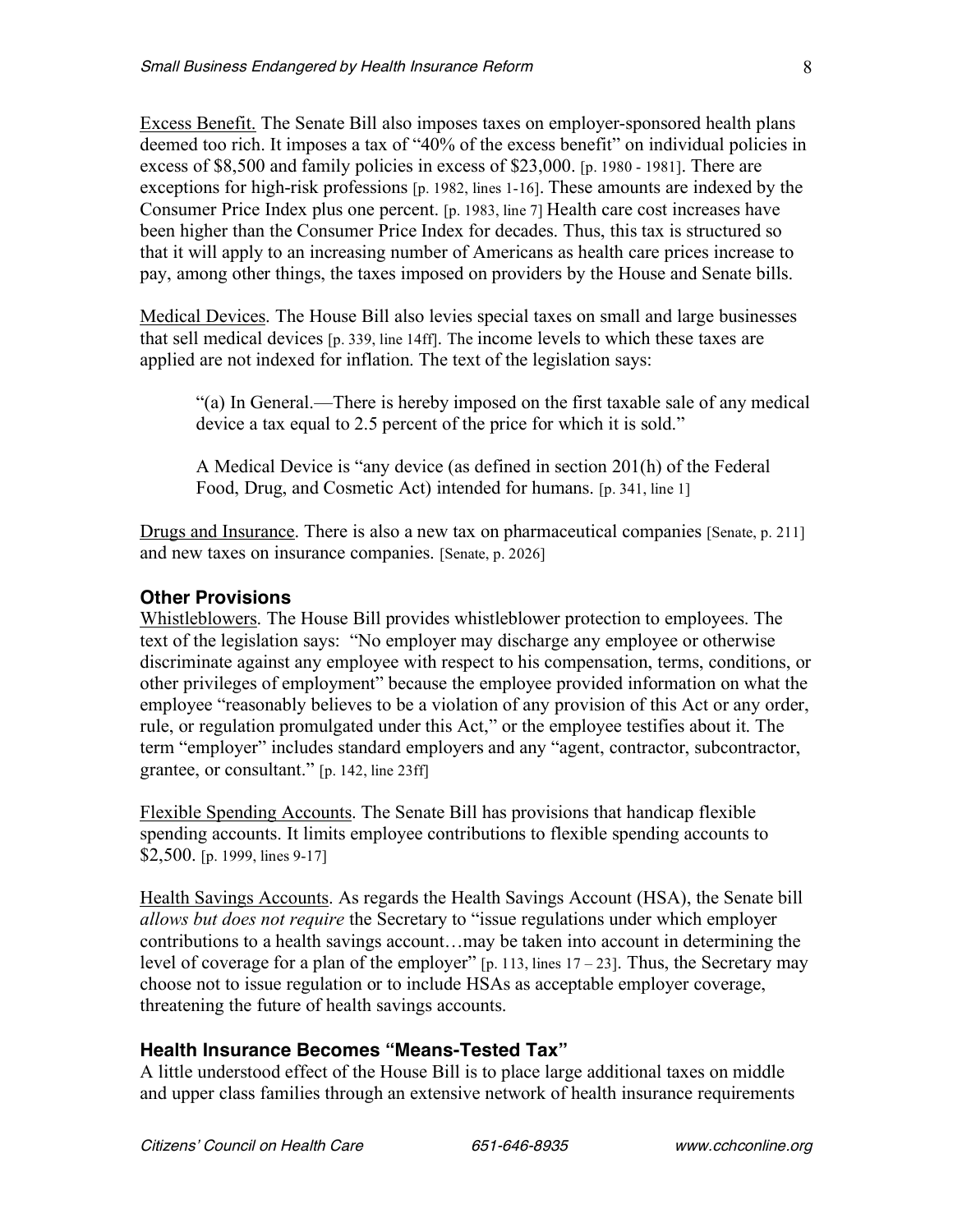and subsidies that vary by income. The following tables from the Congressional Budget Office (CBO) show what single people and families will likely pay for health insurance as defined under the House Bill. In some cases, the health insurance mandated by the House Bill will consume 20 percent of family income.

| Income as<br><b>Federal Poverty</b><br>Level | <b>Premium Cap</b><br>as a Share of<br>Income $^{14}$ | <b>Middle of</b><br>income<br>range | <b>Premium</b><br><b>Subsidy (share</b><br>of premium | Average cost<br>to enrollee<br>after subsidies | <b>Percent of</b><br><b>Income</b> |
|----------------------------------------------|-------------------------------------------------------|-------------------------------------|-------------------------------------------------------|------------------------------------------------|------------------------------------|
| 100-150%                                     | $1.6\% - 3.2\%$                                       | \$14,700                            | 96%                                                   | \$600                                          | 4%                                 |
| 150-200%                                     | $3.2\% - 5.9\%$                                       | \$20,600                            | 83%                                                   | \$1,500                                        | 7%                                 |
| 200-250%                                     | $5.9\% - 8.5\%$                                       | \$26,500                            | 64%                                                   | \$2,800                                        | 11%                                |
| 250-300%                                     | $8.5\% - 10.7\%$                                      | \$32,400                            | 42%                                                   | \$4,400                                        | 14%                                |
| 300-350%                                     | 10.7% - 11.7%                                         | \$38,300                            | 19%                                                   | \$6,100                                        | 16%                                |
| 350-400%                                     | 11.7% - 12.8%                                         | \$44,200                            | 0%                                                    | \$7,300                                        | 17%                                |
| $400 + \%$                                   | n.a.                                                  | \$50,100                            | 0%                                                    | \$7,300                                        | 15%                                |

# **For a Single Person buying the "Reference Plan" in 2016**

Source: Congressional Budget Office. Letter to Representative Charles B. Rangel, November 2, 2009. http://www.cbo.gov/ftpdocs/106xx/doc10691/hr3962SubsidiesRangelLtr.pdf

| Income as<br><b>Federal Poverty</b><br>Level | <b>Premium Cap</b><br>as a Share of<br><b>Income</b> | Middle of<br>income<br>range | <b>Premium</b><br><b>Subsidy (share</b><br>of premium | Average cost<br>to enrollee<br>after subsidies | <b>Percent of</b><br><b>Income</b> |
|----------------------------------------------|------------------------------------------------------|------------------------------|-------------------------------------------------------|------------------------------------------------|------------------------------------|
| 100-150%                                     | $1.6\% - 3.2\%$                                      | \$30,000                     | 97%                                                   | \$1,100                                        | 4%                                 |
| 150-200%                                     | $3.2\% - 5.9\%$                                      | \$42,000                     | 87%                                                   | \$3,100                                        | 7%                                 |
| 200-250%                                     | $5.9\% - 8.5\%$                                      | \$54,000                     | 74%                                                   | \$6,200                                        | 11%                                |
| 250-300%                                     | $8.5\% - 10.7\%$                                     | \$66,000                     | 58%                                                   | \$10,000                                       | 15%                                |
| 300-350%                                     | 10.7% - 11.7%                                        | \$78,000                     | 41%                                                   | \$13,800                                       | 18%                                |
| 350-400%                                     | 11.7% - 12.8%                                        | \$90,100                     | 26%                                                   | \$16,600                                       | 18%                                |
| $400 + \%$                                   | n.a.                                                 | \$102,100                    | 0%                                                    | \$20,500                                       | 20%                                |

## **For a Family of Four buying the "Reference Plan" in 2016**

Source: Congressional Budget Office. Letter to Representative Charles B. Rangel, November 2, 2009. http://www.cbo.gov/ftpdocs/106xx/doc10691/hr3962SubsidiesRangelLtr.pdf

These CBO tables focus on people who purchase a "reference" plan, the average of the three lowest-cost 'basic" plans defined in the House Bill. The CBO calculates in their November  $2<sup>nd</sup>$  letter that the approximate average cost will be \$5,300 for single policies and about \$15,000 for family policies in 2016. This is the average that the House Bill would use to determine federal subsidies within the exchanges. As the CBO writes,

"Under the House Bill, the maximum share of income that enrollees would have to pay for the reference plan in 2013 would range from 1.5 percent for those with income less than or equal to 133 percent of the federal poverty level (FPL) to 12 percent for those with income equal to 400 percent of the FPG. ...After 2013, those income-based caps would all be indexed so that the share of the premiums that enrollees (in each income band) paid would be maintained over time. As a result, the income-based caps would gradually become higher over time; for example, they are estimated to range from about 1.6 percent to about 12.8 percent

 $14$  The FPL in 2016 is projected to be about \$11,800 for a single person and about \$24,000 for a family of four.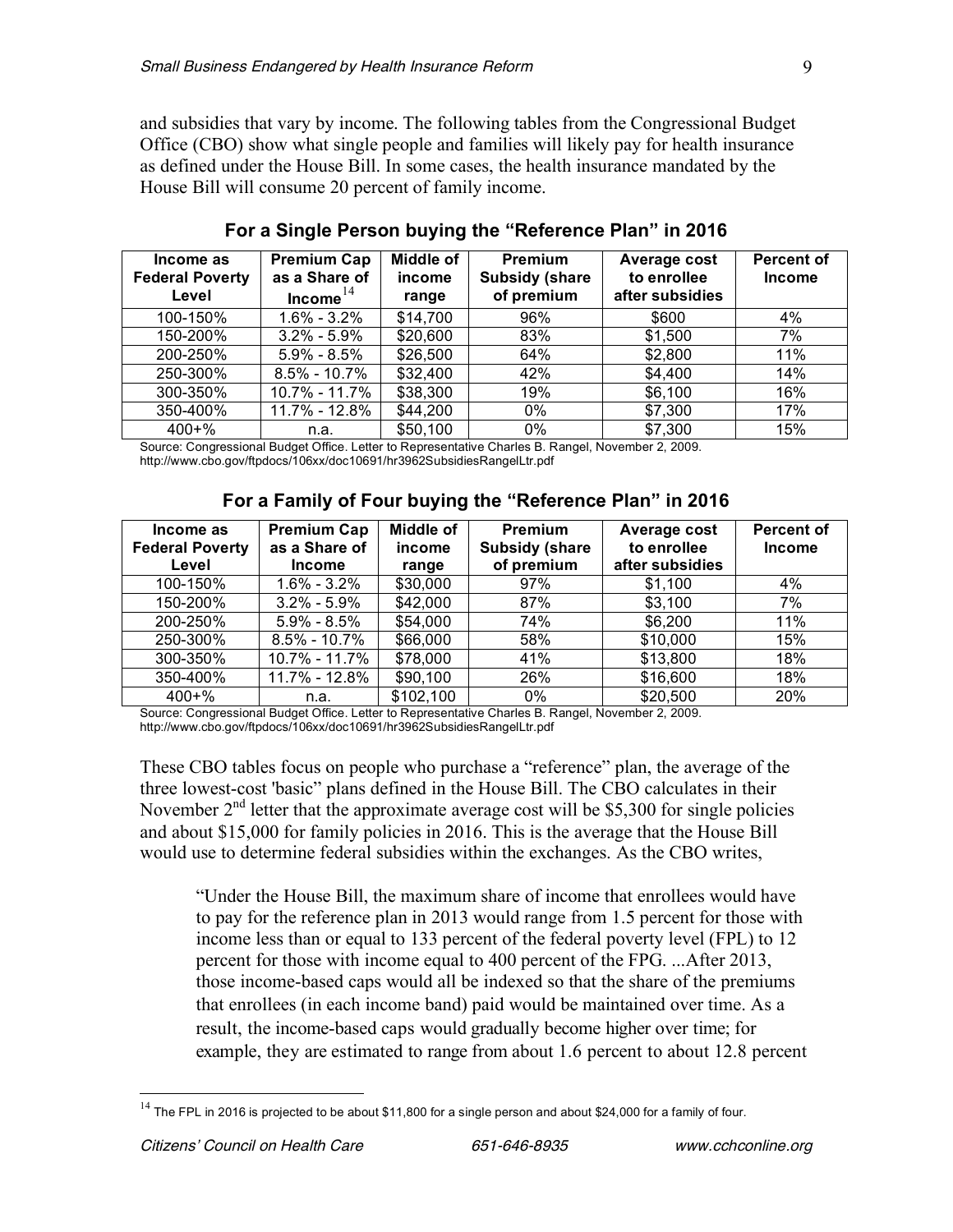in 2016. Enrollees with income below 350 percent of the FPL would also be given cost-sharing subsidies…"<sup>15</sup>

In 2009, 400 percent of the federal poverty level is \$88,200 for a family of four. This figure is much higher than the income of half of America's families. Median family income in 2008 inflation-adjusted dollars was \$63,211.16 *The Congressional Budget Office notes that many enrollees would likely purchase more expensive plans and that, as a result, the cost of average premiums actually purchased in the health insurance exchanges would likely be higher*.

Under the Senate bill, the Congressional Budget Office estimates the cost of individual non-group coverage in 2016 will be 10 - 13 percent *higher* than it will be in 2016 under current law. The CBO estimate for 2016 non-group coverage under the Senate bill is \$5,800 for singles and \$15,200 for families. This increase results from proposed changes and expected savings. However, if savings do not occur, premiums *rise 27 – 30 percent*. 17

## **Current Premiums**

To put these cost estimates in perspective, it is helpful to look at current premiums. America's Health Insurance Plans (AHIP) conducts annual surveys of health plans eligible for Health Savings Accounts. It estimates the average premiums for HSA plans in the individual market, the small-group employer market, and the large group employer market. The following table summarizes the AHIP findings.

# **Premium Comparisons for the Best-Selling Health Savings Account/High Deductible Health Plan in Three Different Markets in 2009**

|             | Single Person  |            |         | Family  |            |         |
|-------------|----------------|------------|---------|---------|------------|---------|
|             | <b>Maximum</b> |            |         |         | Maximum    |         |
|             |                |            | Out-of- |         |            | Out-of- |
|             | Premium        | Deductible | Pocket  | Premium | Deductible | pocket  |
| Individual  |                |            |         |         |            |         |
| Age 20-29   | \$1,473        | \$3,005    | \$3,312 | \$3.150 | \$5,920    | \$6,485 |
| Age 30-54   | \$2.528        | \$3,005    | \$3,312 | \$5.372 | \$5.920    | \$6,485 |
| Age 55-64   | \$4.419        | \$3,005    | \$3.312 | \$7,604 | \$5.920    | \$6,485 |
| Small-Group | \$3.449        | \$2.091    | \$2,435 | \$9,036 | \$3.764    | \$4.325 |
| Large-Group | \$2,911        | \$2,088    | \$3,172 | \$6,901 | \$3,986    | \$5,457 |

Source: AHIP Center for Policy and Research. May 2009. *January 2009 Census Shows 8 Million People Covered by HSA/High-Deductible Health Plans.* http://www.ahipresearch.org/pdfs/2009hsacensus.pdf

As shown in the table above, a single person in a large employer group plan is currently paying about \$2,911 for his HSA/HDHP insurance *regardless of income*. If he earns  $$26,500$  (200-250% FPL - see table on page 9) this payment of  $$2,911$  is slightly more than

 $15$  Congressional Budget Office. Letter to Representative Charles B. Rangel, November 2, 2009.

<sup>&</sup>lt;sup>16</sup> American Community Survey, U.S. Census Bureau. 2006-2008 American Community Survey 3-Year Estimates—Data<br>Profile Highlights. http://factfinder.census.gov/servlet/ACSSAFFFacts

<sup>&</sup>lt;sup>17</sup> "An Analysis of Health Insurance Premiums Under the Patient Protection and Affordable Care Act" (p. 5 table and p. 6 bullet points), Congressional Budget Office, November 30, 2009.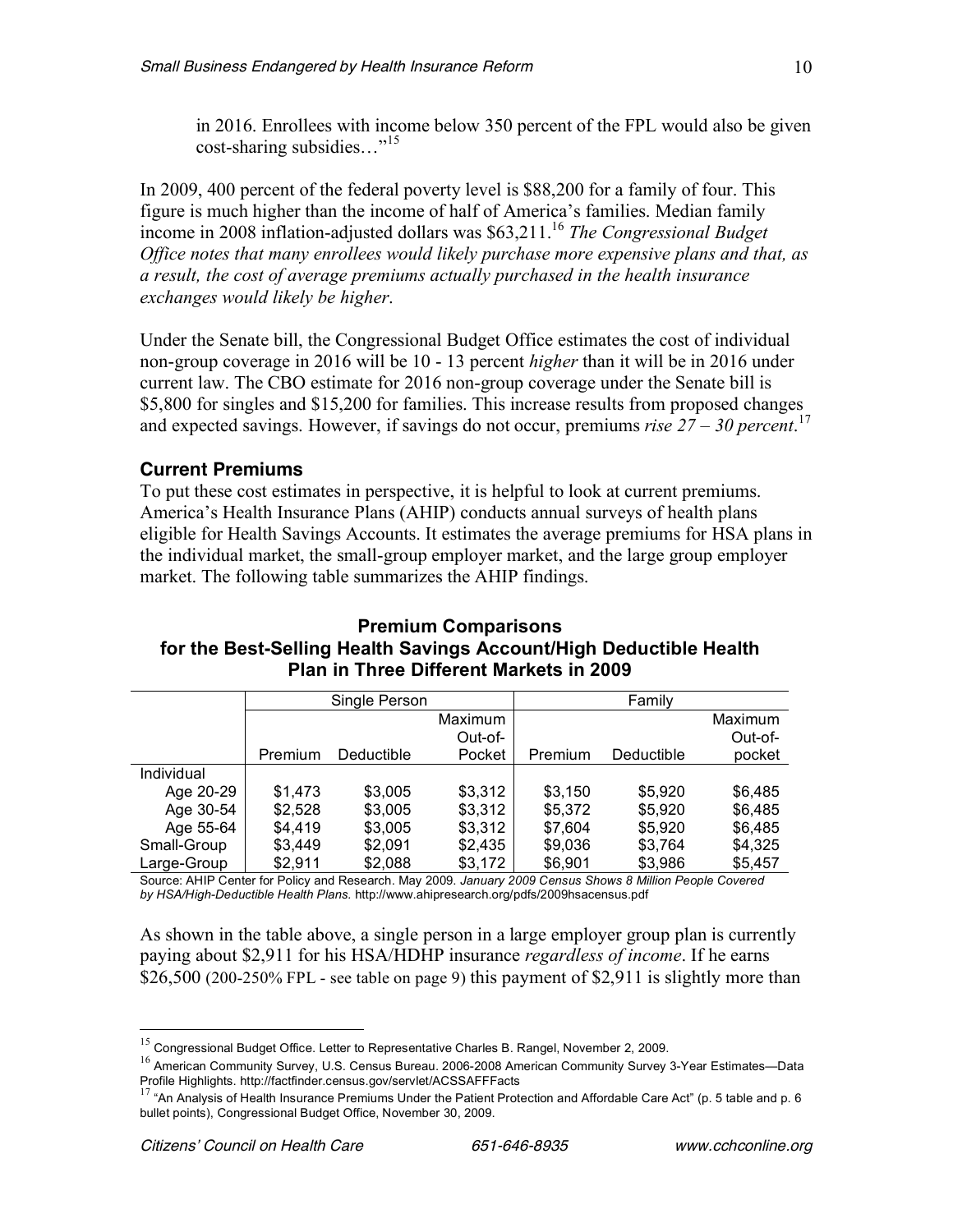the 11 percent cap the House bill would place on a similar single individual buying his own insurance according to the CBO's "reference plan."

As the above table also shows, a young single person *regardless of income* will pay about \$1,473 for an individual HSA/HDHP plan. If he earns \$26,500, this premium payment represents slightly more than 5 percent of his income. In 2016, his premium payment for the "reference plan" in the House bill is expected to be nearly *twice* as much (\$2,800).

Due to the tax benefits, employer policies tend to be much more expensive than the policies employees buy for themselves. According to the Kaiser employer benefits survey, the average cost of premiums for employer-based single coverage in 2009 is \$4,824 while the average employer-based family premium is  $$13.375$ <sup>18</sup> While employees pay for most of their health insurance premium through forgone wages, they also pay a portion directly. The average annual cash contribution for single workers was \$779; for family coverage it was \$3,515.<sup>19</sup>

By significantly increasing the amount that individuals are required to pay for health insurance, the House Bill imposes a substantial new tax on middle and upper income people in the United States.

## **Lower Costs Not Likely**

Cost control has been one of the main purposes of health insurance reform legislation, according to proponents.

Two recent documents from the Congressional Budget Office show that federal regulators are uncertain that the Senate bill will reduce or contain health care costs. According to the data, the Senate's 2,074-page \$1.6 trillion bill,<sup>20</sup> which some say will increase the federal deficit by \$270 billion over the next ten years, $^{21}$  will not decrease the continued rise of health insurance premiums, which are expected to rise at about double the rate of inflation:<sup>22</sup>

| <b>SINGLE</b><br><b>Premiums</b> | Type        | <b>Current Cost</b> | <b>Estimated Cost</b><br>for 2016 | <b>Average Annual</b><br><b>Increase</b> |
|----------------------------------|-------------|---------------------|-----------------------------------|------------------------------------------|
| Current law                      | Non group   | \$3,800             | \$5,500                           | 5.42%                                    |
| <b>Reid bill</b>                 | Non group   | \$3,800             | \$5,800                           | 6.23%                                    |
| Current law                      | Small group | \$5,400             | \$7,800                           | 5.39%                                    |
| <b>Reid bill</b>                 | Small group | \$5,400             | \$7,800                           | 5.39%                                    |
| Current law                      | Large group | \$5,100             | \$7,400                           | 5.46%                                    |
| Reid bill                        | Large group | \$5,100             | \$7,300                           | 5.26%                                    |

*Source: Senate Republican Policy Committee* <sup>23</sup>

 <sup>18</sup> <sup>2009</sup> Kaiser/HRET Employer Health Benefits Survey. September 15, 2009.

 $19$  Ibid.

<sup>20</sup> Tony Romm, "Former CBO official: Senate healthcare bill could cost \$1.6 trillion," *THE HILL'S Blog Briefing Room*, November 20, 2009 (http://thehill.com).<br><sup>21</sup> Ibid.

 $^{22}$  See InflationData.com: http://www.inflationdata.com/inflation/Inflation\_Rate/CurrentInflation.asp

 $^{23}$  Senate Republican Policy Committee comparison of a November 30, 2009 letter from the Congressional Budget Office and a December 5, 2009 memo from the Congressional Budget Office ( RPC email, December 6, 2009)